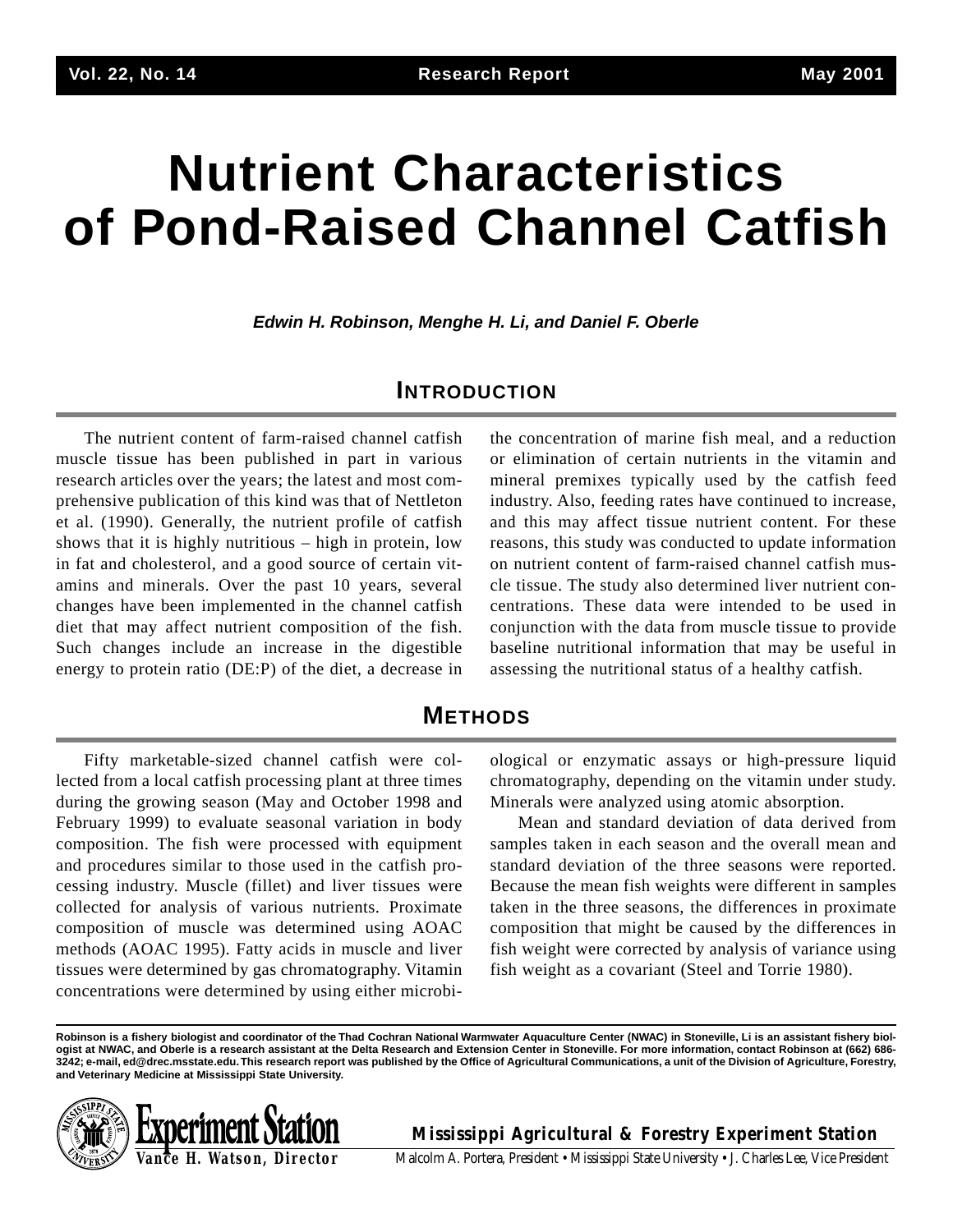Proximate composition of muscle averaged over the three seasons was fairly typical of food-sized channel catfish. Crude protein averaged 16.3 grams per 100 grams of raw tissue  $(g/100 g)$ ; crude fat, 5.4 g/100 g; moisture, 77.3 g/100 g; and ash, 1.1 g/100 g (Table 1). Crude fat was somewhat lower than the 6.9 g/100 g reported by Nettleton et al. (1990). We typically observe significant variation in the fat content of individual catfish, which may be related to genetic variation, diet composition, or feed intake. When fat data from our study were corrected for fish size, fish sampled in the fall contained a higher level of fat compared with fish sampled in the spring or winter. No other seasonal changes in proximate composition were observed. This same trend was previously reported for channel catfish (Nettleton et al. 1990). Mean energy value for muscle tissue from our study was 118 kilocalories per 100 grams of raw tissue (kcal/100 g) (Table 1), which was lower than the 128 kcal/100 g reported by Nettleton et al. (1990) and the 145 kcal/100 g reported by Clement and Lovell (1994). The lower energy value observed in our study appears to be related to the lower level of fat contained within the muscle.

The major fatty acids – which accounted for about 75% of the total – in fillets were 16:0, 18:0, 18:1, and 18:2 n-6 (Table 2). Concentrations of saturated fatty acids were 23.8% of total lipids; monoenoic, 43.8%; dienoic, 15.3%; and trienoic, 4.1%. These values are

typical of those previously reported for catfish (Nettleton et al. 1990; Tidwell and Robinette 1990; Clement and Lovell 1994). Muscle tissue contained 3.7% n-3 fatty acids and 21.5% n-6 fatty acids. These values are within the range generally found in catfish muscle tissue, but their concentrations are dramatically influenced by diet. For example, feeding a source high in n-3 fatty acids (marine fish oil) results in a significant increase in n-3 fatty acids deposited in the tissue.

The major fatty acids found in the liver were the same as those found in muscle (Table 3). There were two primary differences between fatty acids in liver and muscle: (1) dienoic was markedly lower in liver; and (2) both n-3 and n-6 highly unsaturated fatty acids were higher in liver.

There were some seasonal differences in both liver and muscle fatty acids. For example, n-3 fatty acids were higher in the winter and spring than in early fall. Catfish are fed sparingly during the winter and spring. Tidwell et al. (1992) and Webster et al. (1994) reported that n-3 fatty acids increase in catfish muscle and liver during starvation. They suggested that n-3 fatty acids were conserved for proper physical and metabolic functions. In addition, when feeding is reduced, catfish may consume natural food organisms that are rich in these fatty acids (Robinson and Li 1996).

Vitamin concentrations (Table 4) of muscle tissue were similar to values reported by Nettleton et al.

| Table 1. Proximate nutrient composition and energy value of the fillet of pond-raised<br>channel catfish expressed as unit per 100 grams of raw tissue at three sampling dates. <sup>1</sup> |                 |               |                 |               |                 |               |                 |  |
|----------------------------------------------------------------------------------------------------------------------------------------------------------------------------------------------|-----------------|---------------|-----------------|---------------|-----------------|---------------|-----------------|--|
|                                                                                                                                                                                              | May 12, 1998    |               |                 | Oct. 13, 1998 | Feb. 17, 1999   |               | Overall         |  |
|                                                                                                                                                                                              | <b>Mean</b> ±SD | Range         | <b>Mean</b> ±SD | Range         | <b>Mean</b> ±SD | Range         | <b>Mean</b> ±SD |  |
| Protein (g)                                                                                                                                                                                  | $16.6 \pm 0.7$  | 14.1-18.0     | $16.5 \pm 0.5$  | 15.5-17.7     | $15.8 \pm 0.9$  | 13.8-18.7     | $16.3 \pm 0.4$  |  |
| Fat $(g)$                                                                                                                                                                                    | $5.1 \pm 1.9$   | $1.9 - 10.9$  | $5.4 \pm 1.8$   | $1.9 - 9.6$   | $5.6 \pm 1.6$   | $3.2 - 9.7$   | $5.4 \pm 0.3$   |  |
| Moisture (g)                                                                                                                                                                                 | $77.3 \pm 1.7$  | 70.9-80.4     | $76.9 \pm 1.7$  | 72.6-81.0     | $77.6 \pm 1.8$  | 73.2-80.3     | $77.3 \pm 0.4$  |  |
| Ash $(g)$                                                                                                                                                                                    | $1.09 \pm 0.06$ | $0.99 - 1.39$ | $1.03 \pm 0.04$ | $0.98 - 1.12$ | $1.03 \pm 0.04$ | $0.94 - 1.10$ | $1.05 \pm 0.03$ |  |
| Energy (kcal) <sup>2</sup>                                                                                                                                                                   | 117             |               | 119             |               | 118             |               | 118             |  |
|                                                                                                                                                                                              |                 |               |                 |               |                 |               |                 |  |
| Fish weight (g)                                                                                                                                                                              | $685 \pm 146$   | 440-974       | 536±182         | 358-1098      | $827 \pm 136$   | 588-1238      | 683±146         |  |
|                                                                                                                                                                                              |                 |               |                 |               |                 |               |                 |  |
| Least square means using live weight as covariant                                                                                                                                            |                 |               |                 |               |                 |               |                 |  |
| Protein (g)                                                                                                                                                                                  | 16.6            |               | 16.5            |               | 15.8            |               |                 |  |
| Fat $(q)$                                                                                                                                                                                    | 5.1             |               | 6.1             |               | 5.0             |               |                 |  |
| Moisture (g)                                                                                                                                                                                 | 77.3            |               | 76.2            |               | 78.2            |               |                 |  |
| Ash $(g)$                                                                                                                                                                                    | 1.09            |               | 1.04            |               | 1.02            |               |                 |  |
| $M$ ean represents 50 fish; SD = Standard Deviation.<br><sup>2</sup> Energy was calculated by using 4.27 kcal/g protein and 9.02 kcal/g fat (USDA 1987).                                     |                 |               |                 |               |                 |               |                 |  |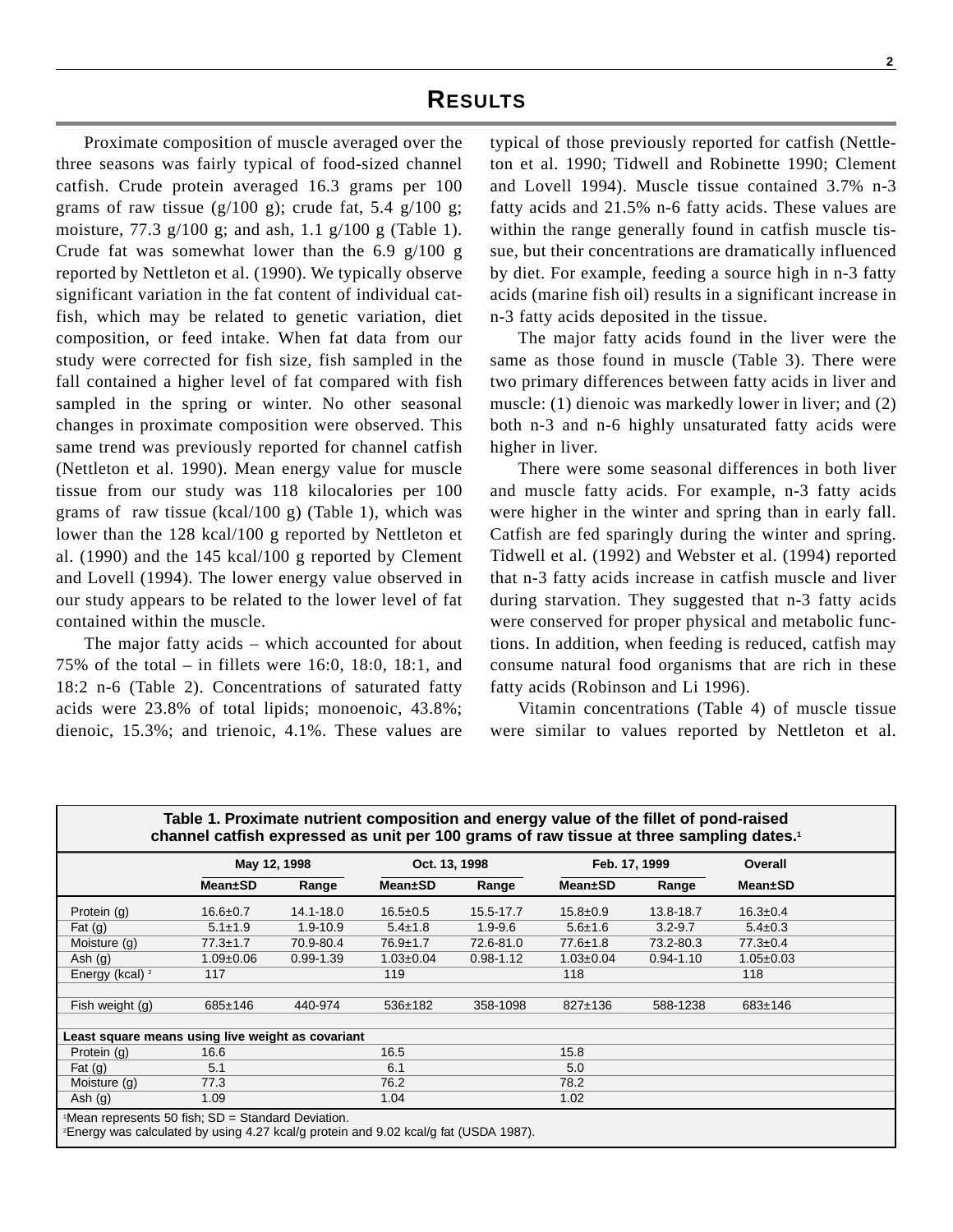| Table 2. Fatty acid composition (mean±SD) of the fillet<br>of pond-raised channel catfish expressed as percentage of fat. <sup>1</sup> |                                                                                                               |                  |                  |                  |  |
|----------------------------------------------------------------------------------------------------------------------------------------|---------------------------------------------------------------------------------------------------------------|------------------|------------------|------------------|--|
| <b>Fatty acid</b>                                                                                                                      | May 12, 1998                                                                                                  | Oct. 13, 1998    | Feb. 17, 1999    | Overall          |  |
| 14:0                                                                                                                                   | $1.00+0.11$                                                                                                   | $1.00 \pm 0.05$  | $0.90 + 0.09$    | $0.97 + 0.06$    |  |
| 16:0                                                                                                                                   | 15.85±0.66                                                                                                    | $16.80 \pm 0.65$ | $16.12 \pm 0.39$ | 16.26±0.49       |  |
| 16:1                                                                                                                                   | $2.63 \pm 0.23$                                                                                               | $3.08 + 0.18$    | $2.56 \pm 0.17$  | $2.75 \pm 0.28$  |  |
| 18:0                                                                                                                                   | $6.51 \pm 0.18$                                                                                               | $5.95 \pm 0.65$  | $6.62 \pm 0.27$  | $6.36 \pm 0.36$  |  |
| 18:1                                                                                                                                   | 37.10±3.55                                                                                                    | 44.38±3.17       | $36.64 \pm 3.06$ | 39.37±4.34       |  |
| 18:2 n-6                                                                                                                               | $14.54 \pm 0.33$                                                                                              | $12.17 \pm 0.38$ | 13.97±0.31       | 13.56±1.24       |  |
| $18:3n-6$                                                                                                                              | $0.46 \pm 0.05$                                                                                               | $0.39 + 0.06$    | $0.87 + 0.13$    | $0.57 + 0.26$    |  |
| 18:3 n-3                                                                                                                               | $1.13 \pm 0.09$                                                                                               | $0.81 \pm 0.13$  | $0.81 \pm 0.15$  | $0.92 \pm 0.19$  |  |
| 20:1                                                                                                                                   | $1.35 + 0.39$                                                                                                 | $1.47 \pm 0.10$  | $1.35 + 0.09$    | $1.39 + 0.07$    |  |
| $20:2 n-6$                                                                                                                             | $1.79 \pm 0.53$                                                                                               | $1.67 + 0.47$    | $1.81 \pm 0.47$  | $1.76 \pm 0.07$  |  |
| 20:3 n-9                                                                                                                               | $0.48 \pm 0.05$                                                                                               | $0.71 \pm 0.14$  | $0.81 \pm 0.14$  | $0.67 + 0.17$    |  |
| $20:3 n-6$                                                                                                                             | $1.90+0.19$                                                                                                   | $1.46 \pm 0.17$  | $2.46 \pm 0.32$  | $1.94 \pm 0.50$  |  |
| 20:4 n-6                                                                                                                               | $2.51 \pm 0.56$                                                                                               | $1.36 \pm 0.29$  | $3.18 \pm 0.49$  | $2.35 \pm 0.92$  |  |
| $20:5 n-3$                                                                                                                             | $0.58 + 0.07$                                                                                                 | 0.00             | $0.44 \pm 0.14$  | $0.34 \pm 0.29$  |  |
| 22:5 n-6                                                                                                                               | $1.39 \pm 0.20$                                                                                               | $0.96 + 0.29$    | $1.76 \pm 0.27$  | $1.37 \pm 0.40$  |  |
| $22:5 n-3$                                                                                                                             | $0.55 \pm 0.12$                                                                                               | $0.17+0.24$      | $0.54 \pm 0.30$  | $0.42 \pm 0.22$  |  |
| 22:6 n-3                                                                                                                               | $2.70 \pm 0.56$                                                                                               | $1.16 \pm 0.46$  | $2.25 \pm 0.25$  | $2.04 \pm 0.79$  |  |
| Saturated                                                                                                                              | 23.63±0.76                                                                                                    | 23.88±0.56       | 23.76±0.47       | 23.76±0.12       |  |
| Monoenes                                                                                                                               | 41.08±4.00                                                                                                    | 48.93±3.33       | 41.25±3.23       | 43.75±4.48       |  |
| <b>Dienes</b>                                                                                                                          | 16.33±0.64                                                                                                    | 13.84±0.16       | 15.75±0.49       | $15.31 \pm 1.30$ |  |
| <b>Trienes</b>                                                                                                                         | $3.97 \pm 0.20$                                                                                               | $3.37 \pm 0.33$  | $4.86 \pm 0.49$  | $4.07 \pm 0.75$  |  |
| $n-3$                                                                                                                                  | $4.96 \pm 0.72$                                                                                               | $2.16 \pm 0.63$  | $4.11 \pm 0.56$  | $3.74 \pm 1.44$  |  |
| $n-6$                                                                                                                                  | 22.60±1.19                                                                                                    | 18.02±0.86       | 23.76±1.08       | 21.46±3.04       |  |
| n-3 HUFA <sup>2</sup>                                                                                                                  | $3.82 \pm 0.73$                                                                                               | $1.35 \pm 0.65$  | $3.31 \pm 0.63$  | $2.83 \pm 1.31$  |  |
| n-6 HUFA                                                                                                                               | $3.91 \pm 0.75$                                                                                               | $2.33 \pm 0.55$  | $4.77 \pm 0.74$  | $3.67 \pm 1.24$  |  |
|                                                                                                                                        | 'Mean of each sample time represents five composite samples with 10 fish per sample; SD = Standard Deviation. |                  |                  |                  |  |

'Mean of each sample time represents five composite samples with 10 fish per sample; SD = Standard Deviation.<br>'Highly unsaturated fatty acids include fatty acids with a minimum of 20 carbons and four double bonds.

#### **Table 3. Fatty acid composition (mean±SD) of the liver of pond-raised channel catfish expressed as percentage of fat.1**

| <b>Fatty acid</b>                                                                                                                                                                                                                    | May 12, 1998     | Oct. 13, 1998    | Feb. 17, 1999    | Overall          |  |
|--------------------------------------------------------------------------------------------------------------------------------------------------------------------------------------------------------------------------------------|------------------|------------------|------------------|------------------|--|
| 14:0                                                                                                                                                                                                                                 | $0.50 \pm 0.26$  | $0.46 \pm 0.08$  | $0.42 \pm 0.04$  | $0.46 \pm 0.12$  |  |
| 16:0                                                                                                                                                                                                                                 | 13.58±0.54       | 14.08±0.46       | 14.89±0.87       | 14.18±0.22       |  |
| 16:1                                                                                                                                                                                                                                 | $0.67 \pm 0.12$  | $0.65 \pm 0.08$  | $0.76 \pm 0.05$  | $0.69 + 0.04$    |  |
| 18:0                                                                                                                                                                                                                                 | $11.09 \pm 2.62$ | $8.79 \pm 0.74$  | $9.64 \pm 1.96$  | $9.84 \pm 0.96$  |  |
| 18:1                                                                                                                                                                                                                                 | 32.91±6.89       | 35.12±5.38       | 33.68±3.84       | $33.90 \pm 1.52$ |  |
| 18:2 n-6                                                                                                                                                                                                                             | $6.62 \pm 1.81$  | $4.39 \pm 0.50$  | $7.24 \pm 1.09$  | $6.08 \pm 0.66$  |  |
| 18:3 n-6                                                                                                                                                                                                                             | $0.39 + 0.06$    | $0.63 + 0.14$    | $1.77 + 0.52$    | $0.93 + 0.25$    |  |
| $18:3 n-3$                                                                                                                                                                                                                           | $0.39 \pm 0.22$  | $0.16 \pm 0.06$  | $0.29 \pm 0.04$  | $0.28 + 0.10$    |  |
| 20:1                                                                                                                                                                                                                                 | $1.82 \pm 0.35$  | $1.98 \pm 0.30$  | $1.09 \pm 0.08$  | $1.63 \pm 0.14$  |  |
| $20:2 n-6$                                                                                                                                                                                                                           | $1.38 \pm 0.07$  | $1.30+0.13$      | $1.15 \pm 0.10$  | $1.28 \pm 0.03$  |  |
| 20:3 n-9                                                                                                                                                                                                                             | $1.02 \pm 0.08$  | $1.92 \pm 0.22$  | $0.75 \pm 0.15$  | $1.23 \pm 0.07$  |  |
| $20:3 n-6$                                                                                                                                                                                                                           | $3.31 \pm 0.61$  | $3.12 \pm 0.47$  | $2.71 \pm 0.41$  | $3.05 \pm 0.10$  |  |
| 20:4 n-6                                                                                                                                                                                                                             | $6.58 \pm 2.38$  | $6.52 \pm 1.00$  | $7.48 \pm 2.05$  | $6.86 \pm 0.72$  |  |
| $20:5 n-3$                                                                                                                                                                                                                           | $0.55 \pm 0.28$  | $0.21 \pm 0.11$  | $0.81 \pm 0.29$  | $0.52 \pm 0.10$  |  |
| $22:4 n-6$                                                                                                                                                                                                                           | $0.46 \pm 0.09$  | $0.39 + 0.05$    | $0.61 \pm 0.12$  | $0.48 \pm 0.03$  |  |
| $22:5 n-6$                                                                                                                                                                                                                           | $3.17 \pm 0.76$  | $4.66 \pm 0.69$  | $2.65 \pm 0.73$  | $3.49 \pm 0.04$  |  |
| 22:5 n-3                                                                                                                                                                                                                             | $0.53 \pm 0.30$  | $0.31 \pm 0.12$  | $1.03 \pm 0.22$  | $0.63 + 0.09$    |  |
| $22:6 n-3$                                                                                                                                                                                                                           | $6.77 \pm 2.51$  | $4.11 \pm 0.80$  | $3.65 \pm 0.93$  | $4.84 \pm 0.95$  |  |
| Saturated                                                                                                                                                                                                                            | $25.17 \pm 2.51$ | 23.35±1.00       | 24.60±1.55       | 24.37±0.76       |  |
| Monoenes                                                                                                                                                                                                                             | 33.43±10.80      | 42.41±4.93       | 39.49±4.56       | 38.44±3.50       |  |
| <b>Dienes</b>                                                                                                                                                                                                                        | $8.00 + 1.77$    | $5.58 \pm 0.59$  | $8.36 \pm 1.16$  | $7.31 \pm 0.59$  |  |
| <b>Trienes</b>                                                                                                                                                                                                                       | $5.12 \pm 0.50$  | $5.61 \pm 0.50$  | $5.53 \pm 0.43$  | $5.42 \pm 0.04$  |  |
| $n-3$                                                                                                                                                                                                                                | $8.25 \pm 2.89$  | $4.36 \pm 0.79$  | $5.59 + 1.64$    | $6.07 \pm 1.05$  |  |
| $n-6$                                                                                                                                                                                                                                | 21.69±2.58       | 20.20±2.84       | 22.88±2.53       | $21.59 \pm 0.17$ |  |
| n-3 HUFA <sup>2</sup>                                                                                                                                                                                                                | $7.86 \pm 3.01$  | $4.24 \pm 0.89$  | $5.32 \pm 1.66$  | $5.80 + 1.07$    |  |
| n-6 HUFA                                                                                                                                                                                                                             | $9.99 \pm 3.25$  | $10.99 \pm 1.80$ | $10.26 \pm 3.13$ | $10.41 \pm 0.81$ |  |
| Total fat (% wet tissue)                                                                                                                                                                                                             | $3.56 \pm 0.47$  | $3.63 \pm 0.46$  | $5.05 \pm 0.46$  | $4.08 \pm 0.84$  |  |
| 'Mean of each sample time represents five composite samples with 10 fish per sample; SD = Standard Deviation.<br><sup>2</sup> Highly unsaturated fatty acids include fatty acids with a minimum of 20 carbons and four double bonds. |                  |                  |                  |                  |  |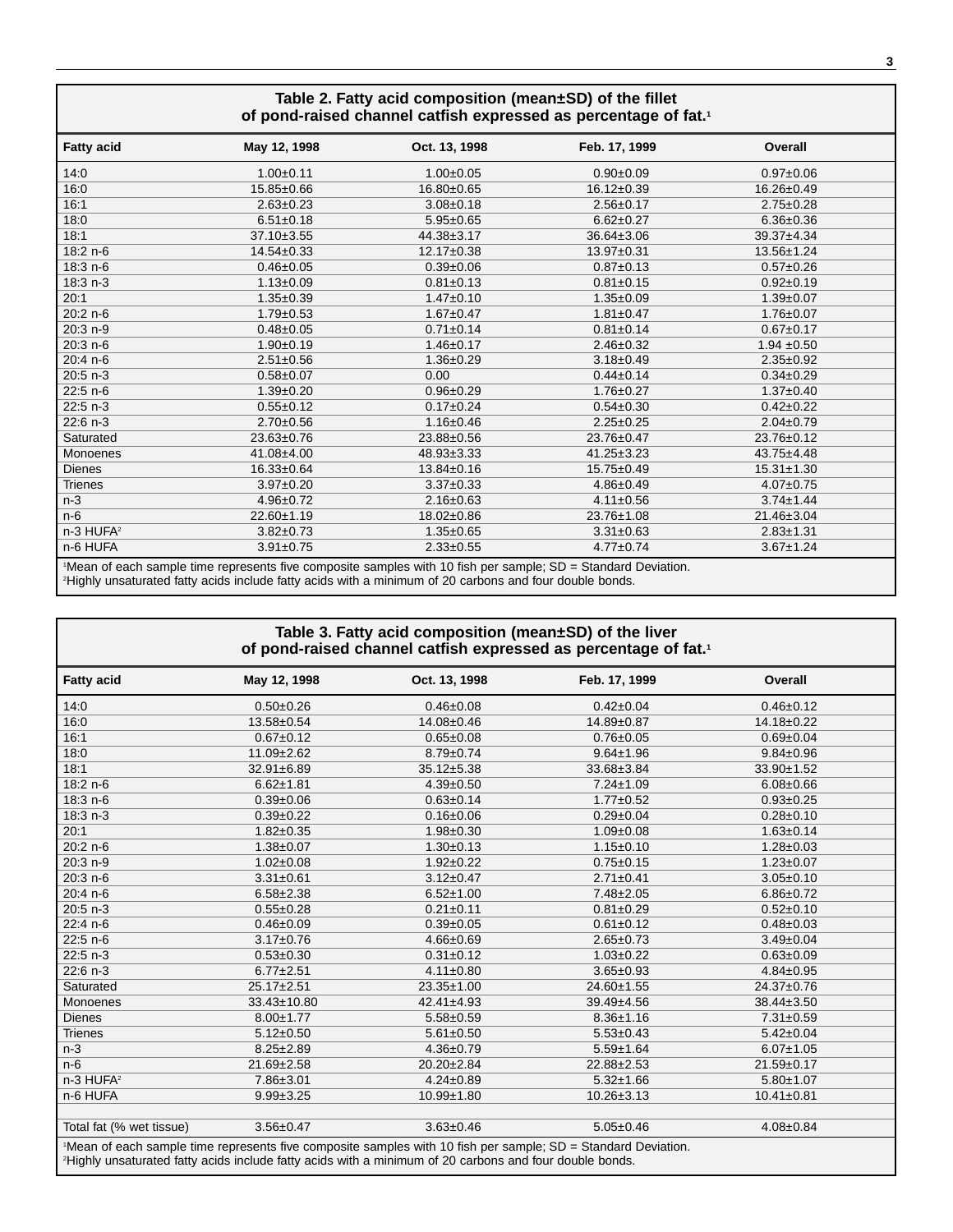(1990). In our study, there were some seasonal variations in tissue concentrations of pantothenic acid and choline.

Concentrations of vitamins in liver tissue were generally higher than in muscle, except for thiamin and choline (Table 5). These values were similar to values of pond-raised channel catfish fed a diet containing supplemental vitamins at recommended levels reported by Robinson et al. (1998). These researchers showed that riboflavin, pyridoxine, and folic acid concentrations in catfish liver tissue did not differ between fish fed a diet either with or without supplemental vitamins.

Mineral concentrations in muscle (Table 6) were similar to values reported by Nettleton et al. (1990) and Clement and Lovell (1994). No appreciable seasonal variation was observed in mineral concentrations. Pondraised channel catfish are a good source of phosphorus, potassium, and selenium.

#### **Table 4. Concentrations (mean±SD) of selected vitamins in the fillet of pond-raised channel catfish expressed as microgram per gram of wet tissue.1**

| <b>Vitamin</b>                                                                                               | May 12, 1998    | Oct. 13, 1998   | Feb. 17, 1999   | Overall         |  |
|--------------------------------------------------------------------------------------------------------------|-----------------|-----------------|-----------------|-----------------|--|
| Thiamin                                                                                                      | $2.3 \pm 0.5$   | $1.8 \pm 0.1$   | $1.5 \pm 0.5$   | $1.9 \pm 0.4$   |  |
| Riboflavin                                                                                                   | $1.4 \pm 0.3$   | $1.2 \pm 0.1$   | $1.5 \pm 0.2$   | $1.4 \pm 0.2$   |  |
| Pyridoxine                                                                                                   | $1.3 \pm 0.2$   | $1.8 \pm 0.1$   | $1.1 \pm 0.1$   | $1.2 \pm 0.1$   |  |
| Folic acid                                                                                                   | $0.24 \pm 0.01$ | $0.14 \pm 0.01$ | $0.08 \pm 0.03$ | $0.15 \pm 0.08$ |  |
| Niacin                                                                                                       | $15.9 \pm 2.4$  | $12.3 \pm 1.4$  | $12.4 \pm 2.5$  | $13.5 \pm 2.1$  |  |
| Pantothenic acid                                                                                             | $4.8 \pm 0.8$   | $16.5 \pm 1.3$  | $8.9 \pm 2.2$   | $10.1 \pm 5.9$  |  |
| Choline                                                                                                      | $369 \pm 123$   | 665±84          | $800+48$        | $611\pm220$     |  |
| Ascorbic acid                                                                                                | $4.5 \pm 1.1$   | $4.31 \pm 0.31$ | $2.9 \pm 0.2$   | $2.5 \pm 2.2$   |  |
| Wean of each sample time represents five composite samples with 10 fish per sample; SD = Standard Deviation. |                 |                 |                 |                 |  |

#### **Table 5. Concentrations (mean±SD) of selected vitamins in the liver of pond-raised channel catfish expressed as microgram per gram of wet tissue.1**

| <b>Vitamin</b>                                                                                                | May 12, 1998    | Oct. 13, 1998   | Feb. 17, 1999   | Overall         |  |
|---------------------------------------------------------------------------------------------------------------|-----------------|-----------------|-----------------|-----------------|--|
| Thiamin                                                                                                       | $0.49 \pm 0.20$ | $0.54 \pm 0.06$ | $0.38 \pm 0.05$ | $0.47 \pm 0.08$ |  |
| <b>Riboflavin</b>                                                                                             | $12.2 \pm 0.8$  | $12.7 \pm 0.8$  | $11.8 \pm 0.6$  | $12.2 \pm 0.4$  |  |
| Pyridoxine                                                                                                    | $4.2 \pm 0.1$   | $4.4 \pm 0.01$  | $3.5 \pm 0.4$   | $4.0 \pm 0.5$   |  |
| Folic acid                                                                                                    | $0.63 \pm 0.04$ | $0.54 \pm 0.14$ | $1.7 \pm 0.6$   | $0.96 \pm 0.65$ |  |
| Niacin                                                                                                        | $98.4 \pm 10.4$ | $97.8 \pm 6.8$  | $60.8 \pm 3.4$  | $85.7 \pm 21.5$ |  |
| Pantothenic acid                                                                                              | $19.6 \pm 2.2$  | $24.0 \pm 2.2$  | $22.4 \pm 1.5$  | $22.0 \pm 2.23$ |  |
| Choline                                                                                                       | $595 \pm 96$    | 548±229         | 668±223         | $604 \pm 60$    |  |
| Ascorbic acid                                                                                                 | $57.8 \pm 8.7$  | $41.1 \pm 7.5$  | $12.1 \pm 2.9$  | $37.0 \pm 23.1$ |  |
| 'Mean of each sample time represents five composite samples with 10 fish per sample; SD = Standard Deviation. |                 |                 |                 |                 |  |

#### **Table 6. Concentrations (mean±SD) of selected minerals in the fillet of pond-raised channel catfish express as microgram per gram of wet tissue.1**

| <b>Mineral</b>                                                                                                    | May 12, 1998    | Oct. 13, 1998   | Feb. 17, 1999   | Overall         |  |
|-------------------------------------------------------------------------------------------------------------------|-----------------|-----------------|-----------------|-----------------|--|
| Potassium                                                                                                         | $3,711 \pm 53$  | $3,388 \pm 148$ | $3,508 \pm 171$ | $3.536 \pm 163$ |  |
| Phosphorus                                                                                                        | $1,761 \pm 77$  | 1,688±98        | 1,888±114       | $1.799 + 101$   |  |
| Sodium                                                                                                            | $372+41$        | $431 \pm 24$    | $410+17$        | $404 \pm 30$    |  |
| Magnesium                                                                                                         | 219±10          | $246 + 11$      | $205 \pm 9.2$   | $224 \pm 21$    |  |
| Calcium                                                                                                           | $80+22$         | $92+27$         | $100+30$        | 91±10           |  |
| Zinc                                                                                                              | $6.5 \pm 0.3$   | $5.9 \pm 0.2$   | $5.2 \pm 0.2$   | $5.9 \pm 0.6$   |  |
| Iron                                                                                                              | $5.3 \pm 0.7$   | $5.2 \pm 0.5$   | $4.5 \pm 0.4$   | $5.0 \pm 0.5$   |  |
| Selenium                                                                                                          | $0.11 \pm 0.01$ | $0.13 \pm 0.01$ | $0.10+0.02$     | $0.11 \pm 0.01$ |  |
| Copper                                                                                                            | < 0.3           | < 0.3           | < 0.3           | < 0.3           |  |
| Manganese                                                                                                         | < 1.1           | < 1.1           | < 1.1           | < 1.1           |  |
| Cobalt                                                                                                            | < 1.1           | < 1.1           | < 1.1           | < 1.1           |  |
| 1Mean of each sample time represents three composite samples with 16-17 fish per sample; SD = Standard Deviation. |                 |                 |                 |                 |  |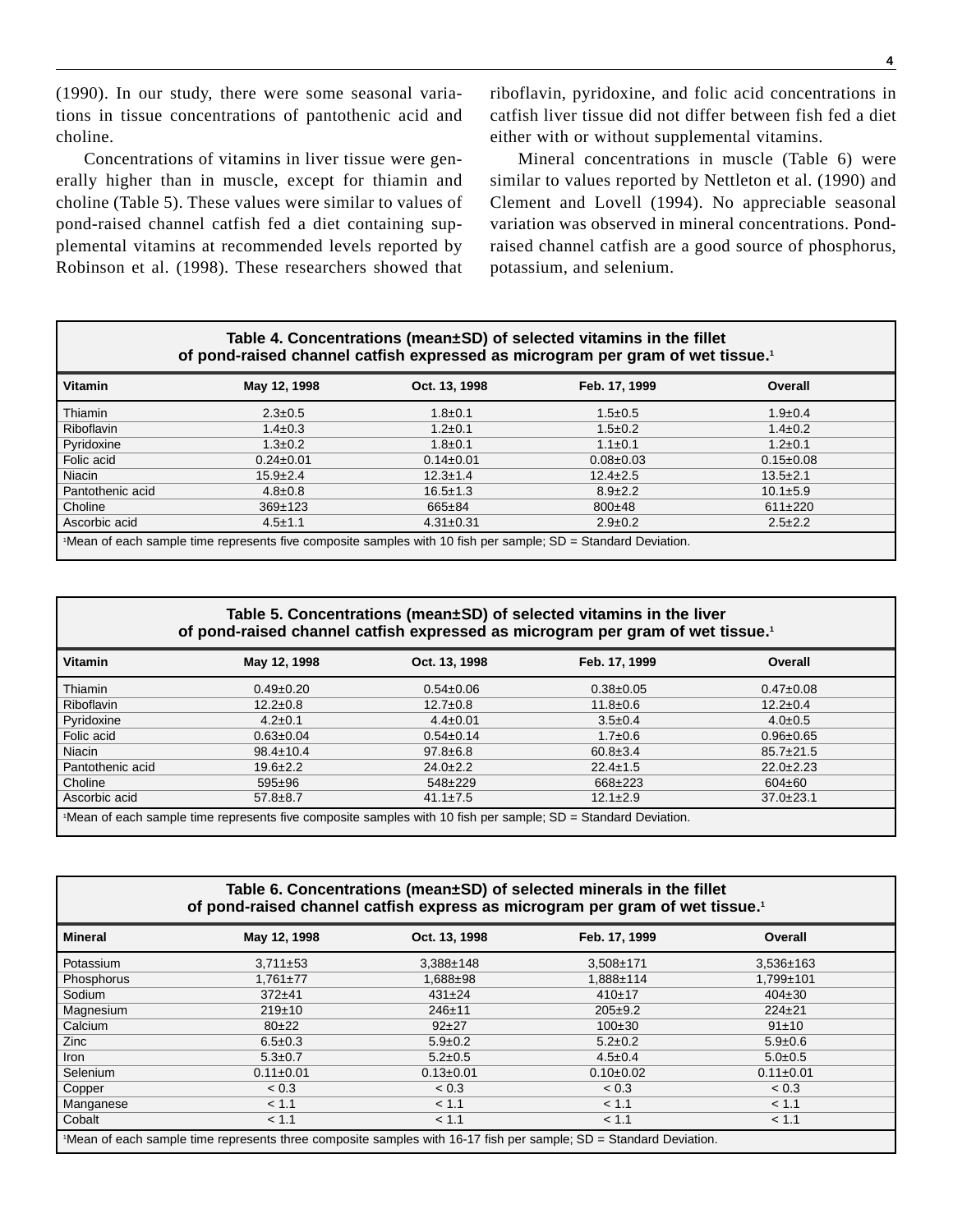### **SUMMARY**

In summary, the data presented in this report are intended to provide baseline information on nutrient characteristics of catfish muscle and liver. The muscle nutrient profile shows that channel catfish is highly nutritious – high in protein, low in fat, and a good source of certain vitamins and minerals. The liver nutritional profile may be useful in assessing the nutritional

status of the fish. Further, it appears that the changes that have been implemented in commercial catfish diets during the last few years – such as a slight increase in the DE:P ratio, a decrease in marine fish meal, and a reduction in the concentrations of supplemental vitamins and minerals – have not appreciably affected the nutrient composition of the fish.

## **REFERENCES**

**Association of Official Analytical Chemists International (AOAC).** 1995. Official methods of analysis, 16th edition. AOAC, Arlington, Va.

**Clement, S., and R.T. Lovell.** 1994. Comparison of processing yield and nutrient composition of cultured Nile tilapia (Oreochromis niloticus) and channel catfish (Ictalurus punctatus). Aquaculture 119:299-310.

**Nettleton, J.A., W.H. Allen, Jr., L.V. Klatt, W.M.N. Ratnayake, and R.G. Ackman.** 1990. Nutrients and chemical residues in one- to two-pond Mississippi farm-raised channel catfish (Ictalurus punctatus). Journal of Food Science 55:954-958.

**Robinson, E.H., and M.H. Li.** 1996. A practical guide to nutrition, feeds, and feeding: revised. Bulletin 1041, Mississippi Agricultural and Forestry Experiment Station.

**Robinson, E.H., M.H. Li, and D. Oberle.** 1998. Catfish vitamin nutrition. Bulletin 1078, Mississippi Agricultural and Forestry Experiment Station.

**Steel, R.G., and J.H. Torrie.** 1980. Principles and Procedures of Statistics, a Biometric Approach, 2nd Edition. New York, N.Y.: McGraw-Hill.

**Tidwell, J.H., and H.R. Robinette.** 1990. Changes in proximate and fatty acid composition of fillets from channel catfish during a two-year growth period. Transactions of the American Fisheries Society 119:31-40.

**Tidwell, J.H., C.D. Webster, and J.A. Clark.** 1992. Effects of feeding, starvation, and refeeding on the fatty acid composition of channel catfish tissues. Comparative Biochemistry and Physiology 103A:365-368.

**United States Department of Agriculture (USDA).** 1987. Composition of foods: Finfish and shellfish products. Agriculture Handbook No. 8-15, USDA, Washington, D.C.

**Webster, C.D., J.H. Tidwell, L.S. Goodgame, and D.H. Yancey.** 1994. Effects of fasting on fatty acid composition of muscle, liver, and abdominal fat in channel catfish Ictalurus punctatus. Journal of the World Aquaculture Society 25:126-134.